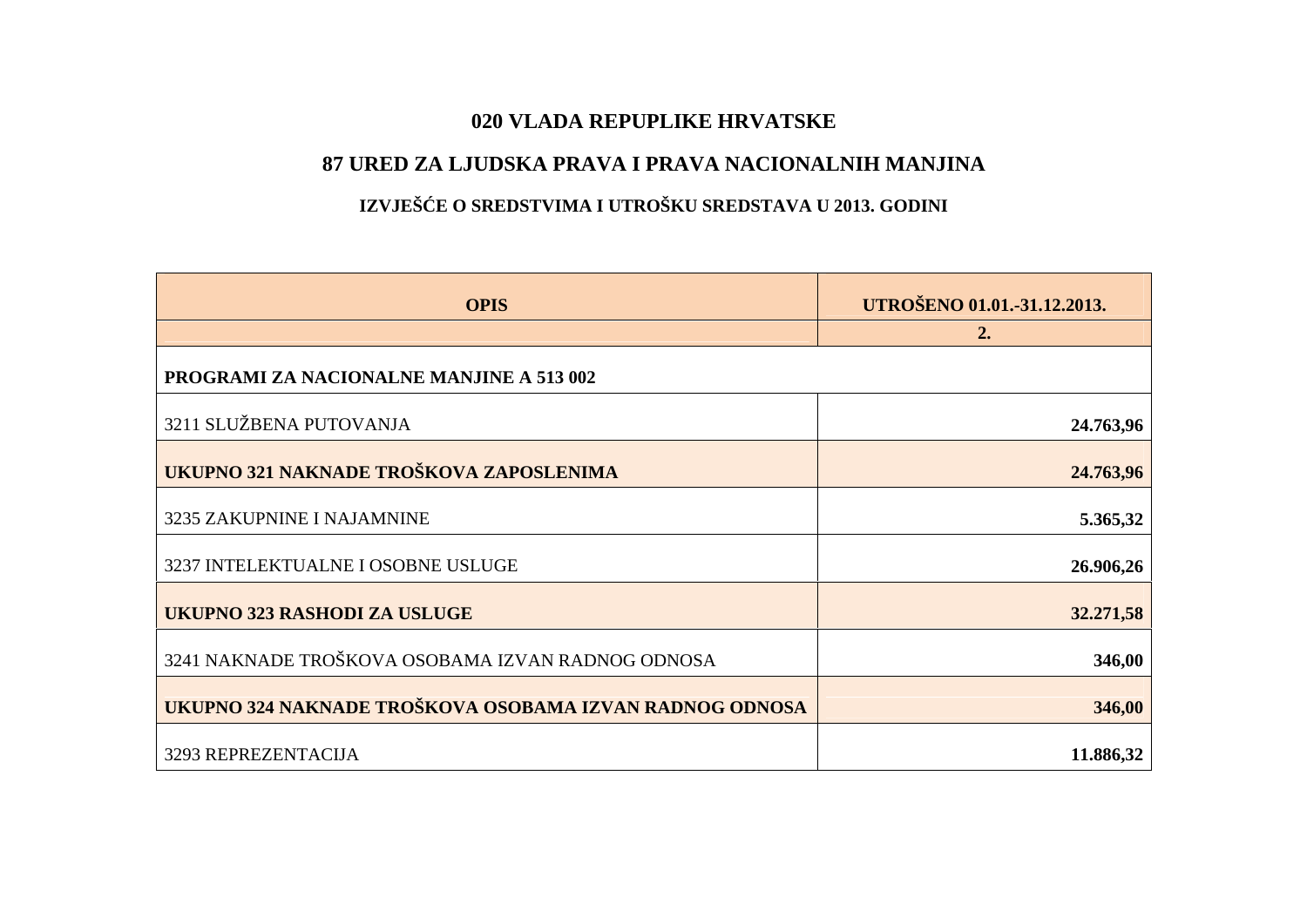| <b>OPIS</b>                                                              | UTROŠENO 01.01.-31.12.2013. |
|--------------------------------------------------------------------------|-----------------------------|
|                                                                          | 2.                          |
| UKUPNO 329 OSTALI NESPOMENUTI RASHODI POSLOVANJA                         | 11.886,32                   |
| 3811 TEKU E DONACIJE U NOVCU                                             | 335.900,00                  |
| <b>UKUPNO 381 TEKU E DONACIJE</b>                                        | 335.900,00                  |
| <b>UKUPNO A 513 002</b>                                                  | 405.167,86                  |
| IPA 2008 - PROJEKT POTPORE ROMIMA, FAZA III A 513 023                    |                             |
| 3237 INTELEKTUALNE I OSOBNE USLUGE - IZVOR 12                            | 239.858,63                  |
| 3237 INTELEKTUALNE I OSOBNE USLUGE - IZVOR 51                            | 719.683,28                  |
| <b>UKUPNO 323 RASHODI ZA USLUGE</b>                                      | 959.541,91                  |
| 3632 KAPITALNE POMO I UNUTAR OP E DRŽAVE - IZVOR 12                      | 397.834,48                  |
| 3632 KAPITALNE POMO I UNUTAR OP E DRŽAVE - IZVOR 51                      | 1.193.503,43                |
| UKUPNO 363 POMO I UNUTAR OP E DRŽAVE                                     | 1.591.337,91                |
| <b>UKUPNO A 513023</b>                                                   | 2.550.879,82                |
| IPA 2010 FFRAC - JA ANJE SUSTAVA IDENTIFIKACIJE ŽRTAVA TRGOVANJA LJUDIMA |                             |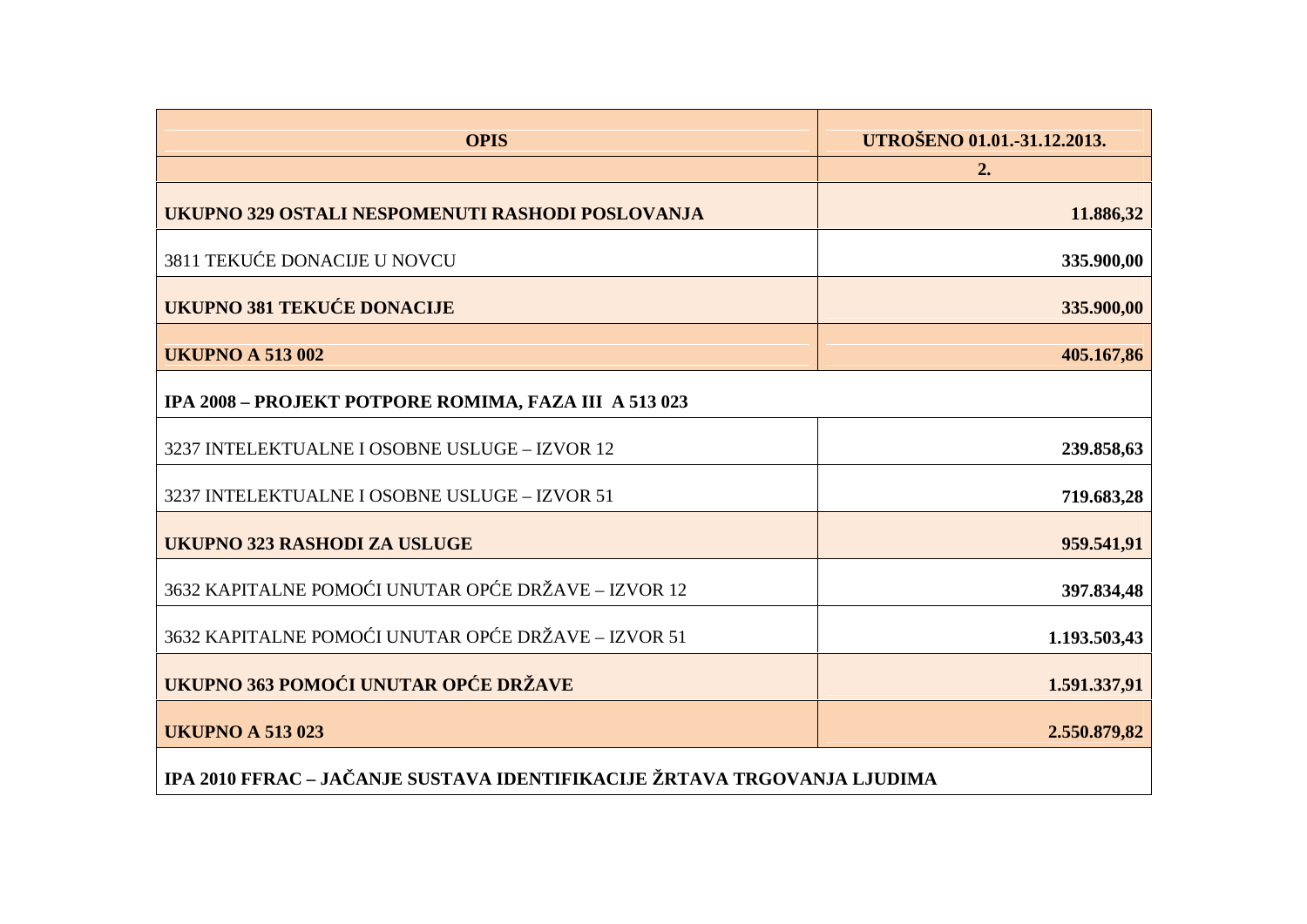| <b>OPIS</b>                                       | UTROŠENO 01.01.-31.12.2013.<br>2. |
|---------------------------------------------------|-----------------------------------|
| 3237 INTELEKTUALNE I OSOBNE USLUGE - IZVOR 12     | 116.354,89                        |
| 3237 INTELEKTUALNE I OSOBNE USLUGE - IZVOR 51     | 1.047.804,13                      |
| <b>UKUPNO 323 RASHODI ZA USLUGE</b>               | 1.164.159,02                      |
| <b>UKUPNO A 513 028</b>                           | 1.164.159,02                      |
| <b>PROGRAMI ZA ROME A 513 030</b>                 |                                   |
| 3211 SLUŽBENA PUTOVANJA                           | 78.363,47                         |
| UKUPNO 321 NAKNADE TROŠKOVA ZAPOSLENIMA           | 78.363,47                         |
| 3233 USLUGE PROMIDŽBE I INFORMIRANJA              | 51.561,14                         |
| 3235 ZAKUPNINE I NAJAMNINE                        | 156.447,50                        |
| 3237 INTELEKTUALNE I OSOBNE USLUGE                | 152.374,15                        |
| 3239 OSTALE USLUGE                                | 30.329,18                         |
| <b>UKUPNO 323 RASHODI ZA USLUGE</b>               | 390.711,97                        |
| 3241 NAKNADE TROŠKOVA OSOBAMA IZVAN RADNOG ODNOSA | 56.036,69                         |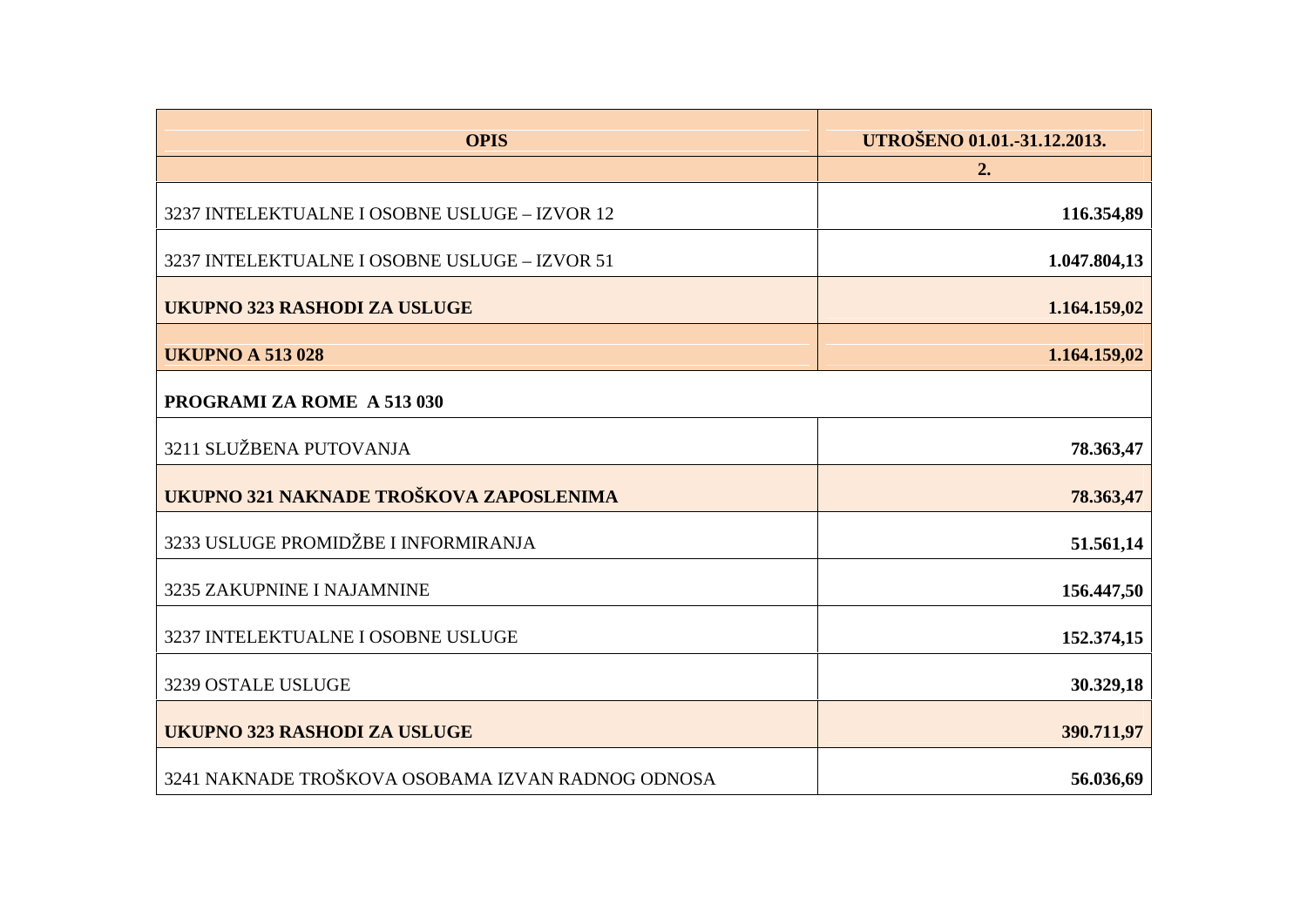| UTROŠENO 01.01.-31.12.2013.<br>2.                                    |
|----------------------------------------------------------------------|
| UKUPNO 324 NAKNADE TROŠKOVA OSOBAMA IZVAN RADNOG ODNOSA<br>56.036,69 |
| 8.765,78                                                             |
| 251.298,00                                                           |
| 1.600,00                                                             |
| 261.663,78                                                           |
| 802.000,00                                                           |
| 802.000,00                                                           |
| 1.588.775,91                                                         |
|                                                                      |
| 1.500.000,00                                                         |
| 1.500.000,00                                                         |
| 1.500.000,00                                                         |
|                                                                      |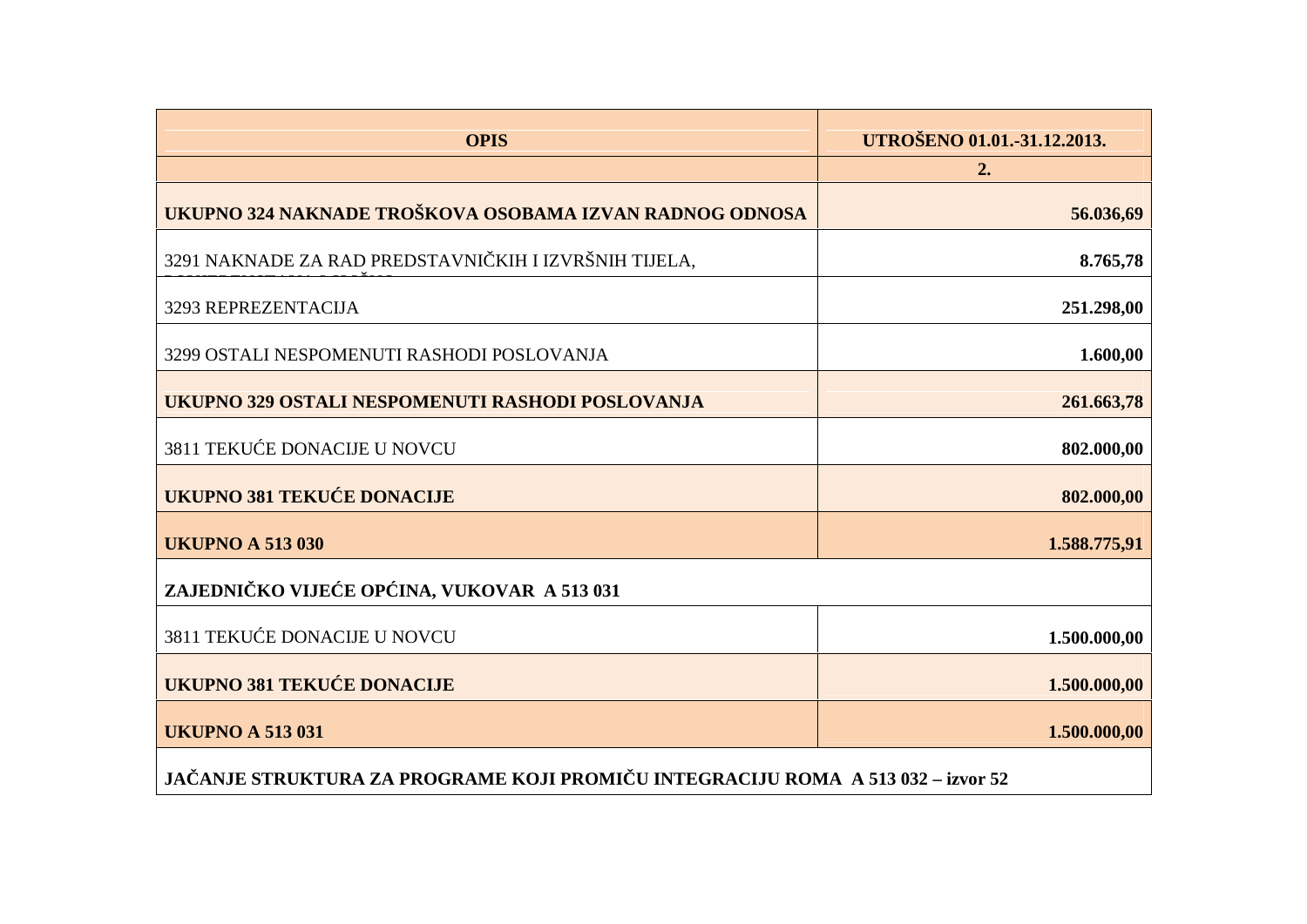| <b>OPIS</b>                                             | UTROŠENO 01.01.-31.12.2013. |
|---------------------------------------------------------|-----------------------------|
|                                                         | 2.                          |
| 3211 SLUŽBENA PUTOVANJA                                 | 0,00                        |
| UKUPNO 321 NAKNADE TROŠKOVA ZAPOSLENIMA                 | 0,00                        |
| 3221 UREDSKI MATERIJAL I OSTALI MATERJIALNI RASHODI     | 0,00                        |
| UKUPNO 322 RASHODI ZA MATERIJAL I ENERGIJU              | 0,00                        |
| 3235 ZAKUPNINE I NAJAMNINE                              | 0,00                        |
| 3237 INTELEKTUALNE I OSOBNE USLUGE                      | 22.980,00                   |
| <b>UKUPNO 323 RASHODI ZA USLUGE</b>                     | 22.980,00                   |
| 3241 NAKNADE TROŠKOVA OSOBAMA IZVAN RADNOG ODNOSA       | 0,00                        |
| UKUPNO 324 NAKNADE TROŠKOVA OSOBAMA IZVAN RADNOG ODNOSA | 0,00                        |
| 3293 REPREZENTACIJA                                     | 0,00                        |
| UKUPNO 329 OSTALI NESPOMENUTI RASHODI POSLOVANJA        | 0,00                        |
| <b>UKUPNO A 513 032</b>                                 | 22.980,00                   |
| IPA 2011 FFRAC - DJECA BEZ PRATNJE A 513 033            |                             |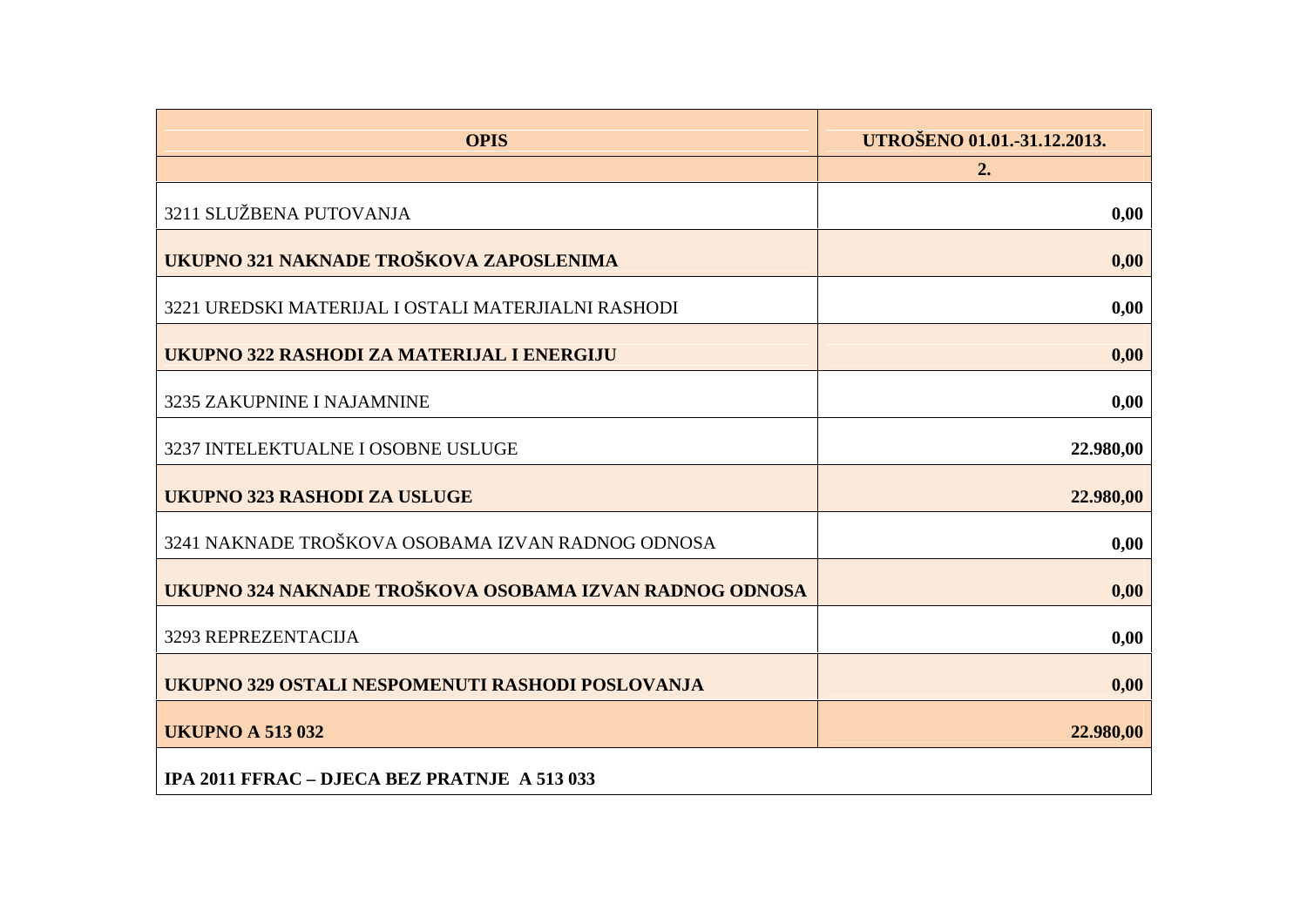| <b>OPIS</b>                                                                                     | UTROŠENO 01.01.-31.12.2013. |
|-------------------------------------------------------------------------------------------------|-----------------------------|
|                                                                                                 | 2.                          |
| 3237 INTELEKTUALNE I OSOBNE USLUGE - IZVOR 12                                                   | 0,00                        |
| 3237 INTELEKTUALNE I OSOBNE USLUGE - IZVOR 51                                                   | 0,00                        |
| <b>UKUPNO 323 RASHODI ZA USLUGE</b>                                                             | 0,00                        |
| <b>UKUPNO A 513 033</b>                                                                         | 0,00                        |
| SRPSKO NARODNO VIJE E-NACIONALNA KOORDINACIJA VIJE A SRPSKE NACIONALNE ZAJEDNICE U RH A 513 034 |                             |
| 3811 TEKU E DONACIJE U NOVCU                                                                    | 7.500.000,00                |
| <b>UKUPNO 381 TEKU E DONACIJE</b>                                                               | 7.500.000,00                |
| <b>UKUPNO 513 034</b>                                                                           | 7.500.000,00                |
| ROMSKO NACIONALNO VIJE E, ZAGREB A 513 035                                                      |                             |
| 3811 TEKU E DONACIJE U NOVCU                                                                    | 1.500.000,00                |
| <b>UKUPNO 381 TEKU E DONACIJE</b>                                                               | 1.500.000,00                |
| <b>UKUPNO A 513 035</b>                                                                         | 1.500.000,00                |
| SAVEZ MA ARSKIH UDRUGA, BELI MANASTIR A 513 036                                                 |                             |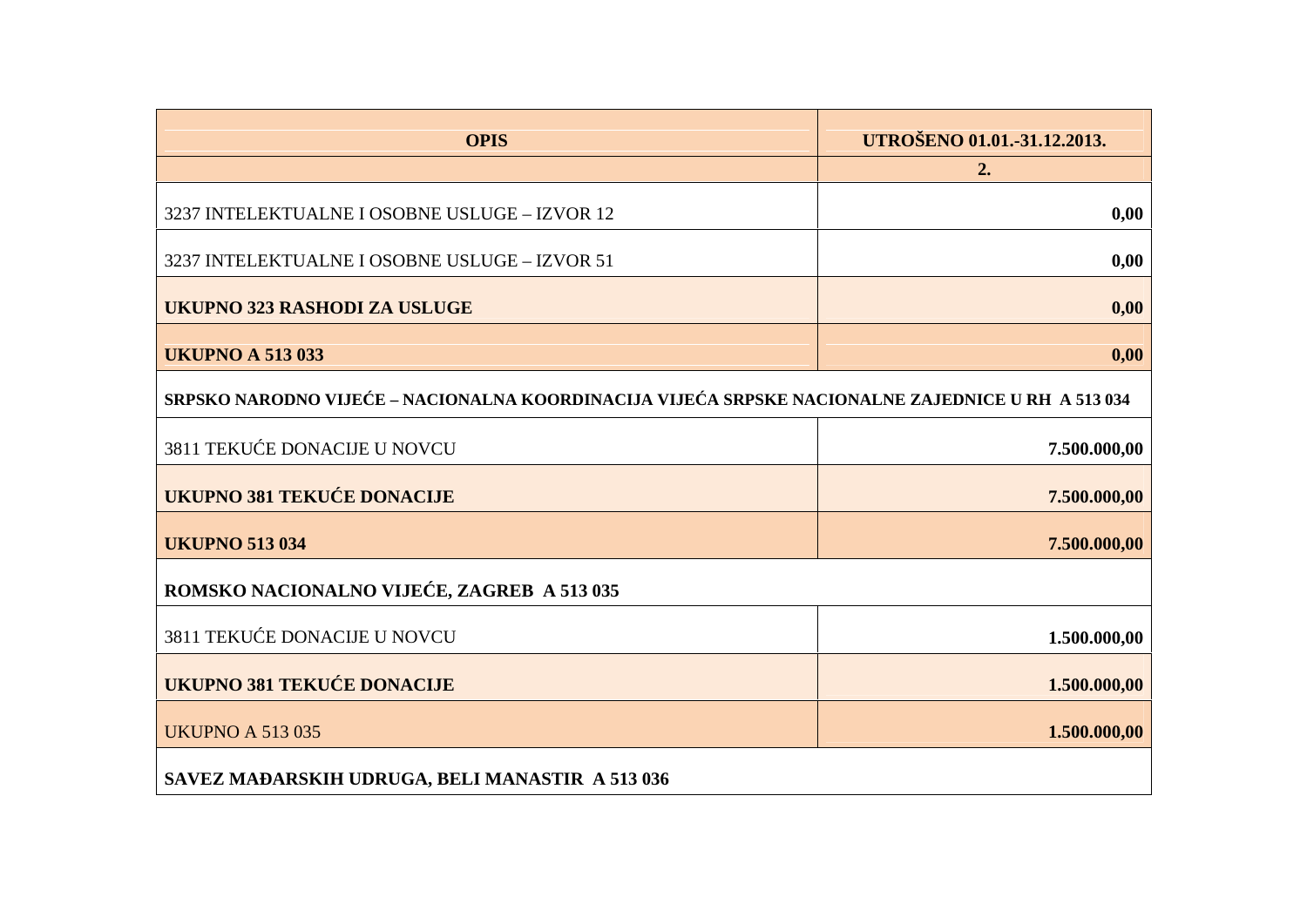| <b>OPIS</b>                                                                                              | UTROŠENO 01.01.-31.12.2013. |
|----------------------------------------------------------------------------------------------------------|-----------------------------|
|                                                                                                          | 2.                          |
| 3811 TEKU E DONACIJE U NOVCU                                                                             | 1.200.000,00                |
| <b>UKUPNO 381 TEKU E DONACIJE</b>                                                                        | 1.200.000,00                |
| <b>UKUPNO A 513 036</b>                                                                                  | 1.200.000,00                |
| A 513 037 POTPORA PROVEDBI ZLO INA IZ MRŽNJE – IZVOR 52 (uplata u 2013. godini u iznosu od 89.822,79 kn) |                             |
| 3211 SLUŽBENA PUTOVANJA                                                                                  | 2.459,25                    |
| UKUPNO 321 NAKNADE TROŠKOVA ZAPOSLENIMA                                                                  | 2.459,25                    |
| 3221 UREDSKI MATERIJAL I OSTALI MATERIJALNI RASHODI                                                      | 0,00                        |
| UKUPNO 322 RASHODI ZA MATERIJAL I ENERGIJU                                                               | 0,00                        |
| 3235 ZAKUPNINE I NAJAMNINE                                                                               | 21.116,75                   |
| 3237 INTELEKTUALNE I OSOBNE USLUGE                                                                       | 0,00                        |
| 3239 OSTALE USLUGE                                                                                       | 0,00                        |
| <b>UKUPNO 323 RASHODI ZA USLUGE</b>                                                                      | 21.116,75                   |
| 3241 NAKNADE TROŠKOVA OSOBAMA IZVAN RADNOG ODNOSA                                                        | 0,00                        |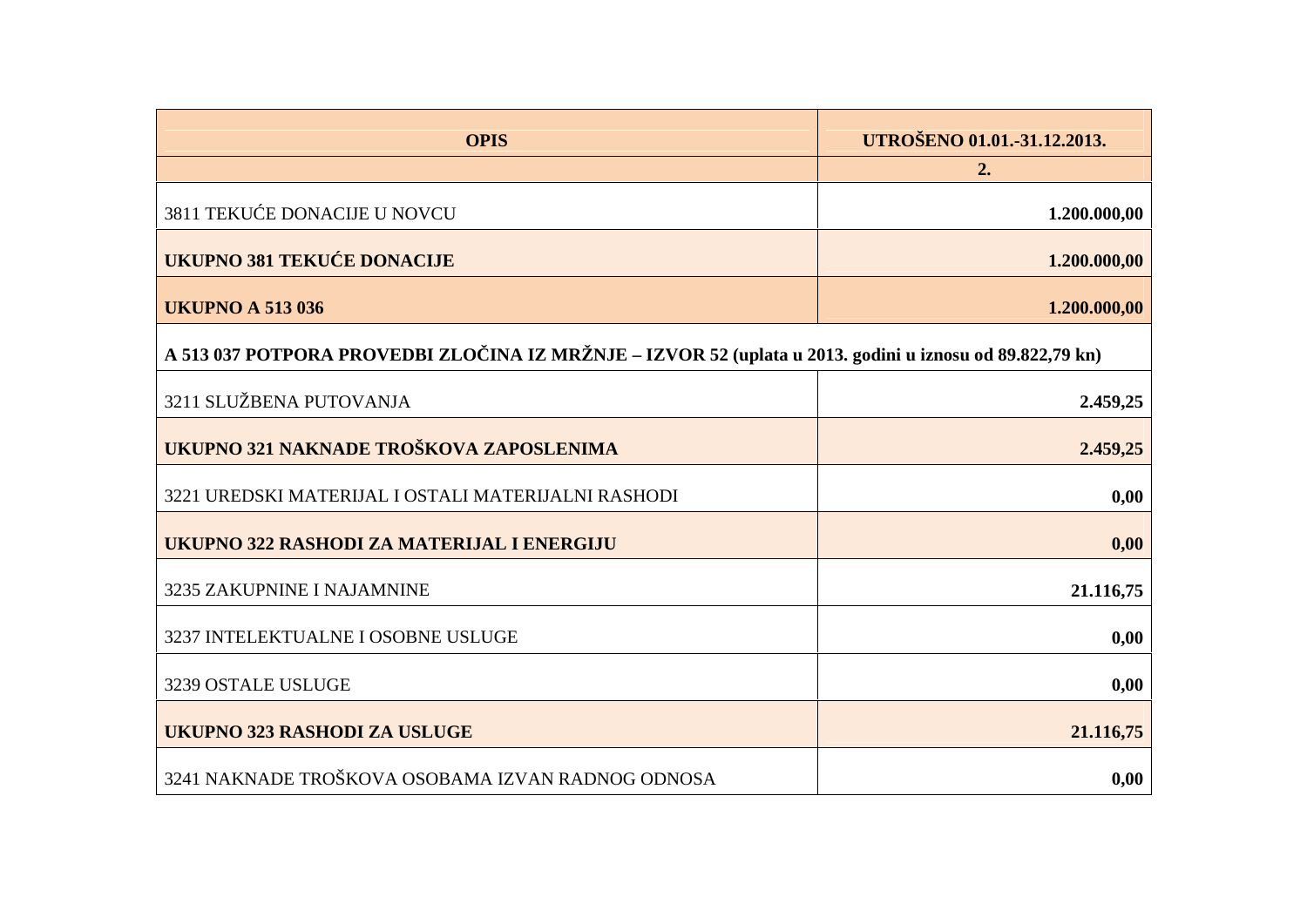| <b>OPIS</b>                                                                                                     | UTROŠENO 01.01.-31.12.2013. |
|-----------------------------------------------------------------------------------------------------------------|-----------------------------|
| UKUPNO 324 NAKNADE TROŠKOVA OSOBAMA IZVAN RADNOG ODNOSA                                                         | 2.<br>0,00                  |
| 3293 REPREZENTACIJA                                                                                             | 18.796,00                   |
| UKUPNO 329 OSTALI NESPOMENUTI RASHODI POSLOVANJA                                                                | 18.796,00                   |
| <b>UKUPNO A 513 037</b>                                                                                         | 42.372,00                   |
| MB IPA 2010 - PRIMJERI DOBRE PRAKSE U PROCESU INTEGRACIJE ROMA - IZVOR 52 (uplata u 2013.-25.200,00 kn) A513038 |                             |
| 3237 INTELEKTUALNE I OSOBNE USLUGE                                                                              | 25.714,08                   |
| UKUPNO 323 RASHODI ZA USLUGE                                                                                    | 25.714,08                   |
| 3241 NAKNADE TROŠKOVA OSOBAMA IZVAN RADNOG ODNOSA                                                               | 0,00                        |
| UKUPNO 324 NAKNADE TROŠKOVA OSOBAMA IZVAN RADNOG ODNOSA                                                         | 0,00                        |
| <b>UKUPNO A 513 038</b>                                                                                         | 25.714,08                   |
| A 681 000 ADMINISTRACIJA I UPRAVLJANJE                                                                          |                             |
| 3111 PLA E ZA REDOVAN RAD                                                                                       | 2.153.267,01                |
| 3113 PLA E ZA PREKOVREMENI RAD                                                                                  | 35.453,64                   |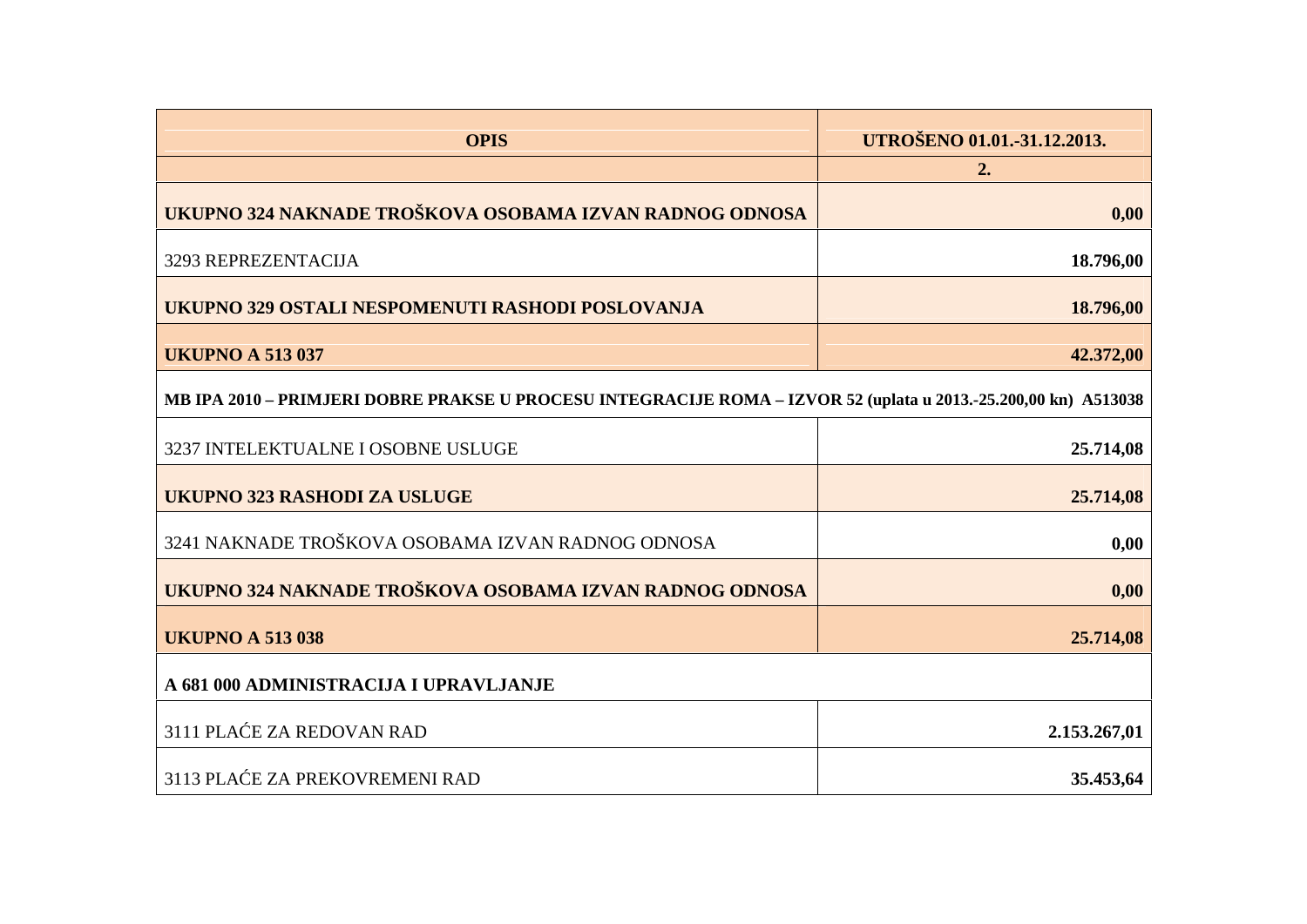| <b>OPIS</b>                                                   | UTROŠENO 01.01.-31.12.2013. |
|---------------------------------------------------------------|-----------------------------|
|                                                               | 2.                          |
| UKUPNO 311 PLA E                                              | 2.188.720,65                |
| 3121 OSTALI RASHODI ZA ZAPOSLENE                              | 5.875,00                    |
| UKUPNO 312 OSTALI RASHODI ZA ZAPOSLENE                        | 5.875,00                    |
| 3132 DOPRINOSI ZA OBVEZNO ZDRAVSTVENO OSIGURANJE              | 297.866,88                  |
| 3133 DOPRINOSI ZA OBVEZNO OSIGURANJE U SLU AJU NEZAPOSLENOSTI | 37.332,43                   |
| UKUPNO 313 DOPRINOSI NA PLA E                                 | 335.199,31                  |
| <b>UKUPNO RASHODI ZA ZAPOSLENE</b>                            | 2.529.794,96                |
| 3211 SLUŽBENA PUTOVANJA                                       | 45.557,19                   |
| 3212 NAKNADE ZA PRIJEVOZ, ZA RAD NA TERENU I ODVOJENI ŽIVOT   | 69.023,06                   |
| 3213 STRU NO USAVRŠAVANJE ZAPOSLENIH                          | 33.472,03                   |
| UKUPNO 321 NAKNADE TROŠKOVA ZAPOSLENIMA                       | 148.052,28                  |
| 3221 UREDSKI MATERIJAL I OSTALI MATERIJALNI RASHODI           | 48.051,91                   |
| 3223 ENERGIJA                                                 | 7.632,59                    |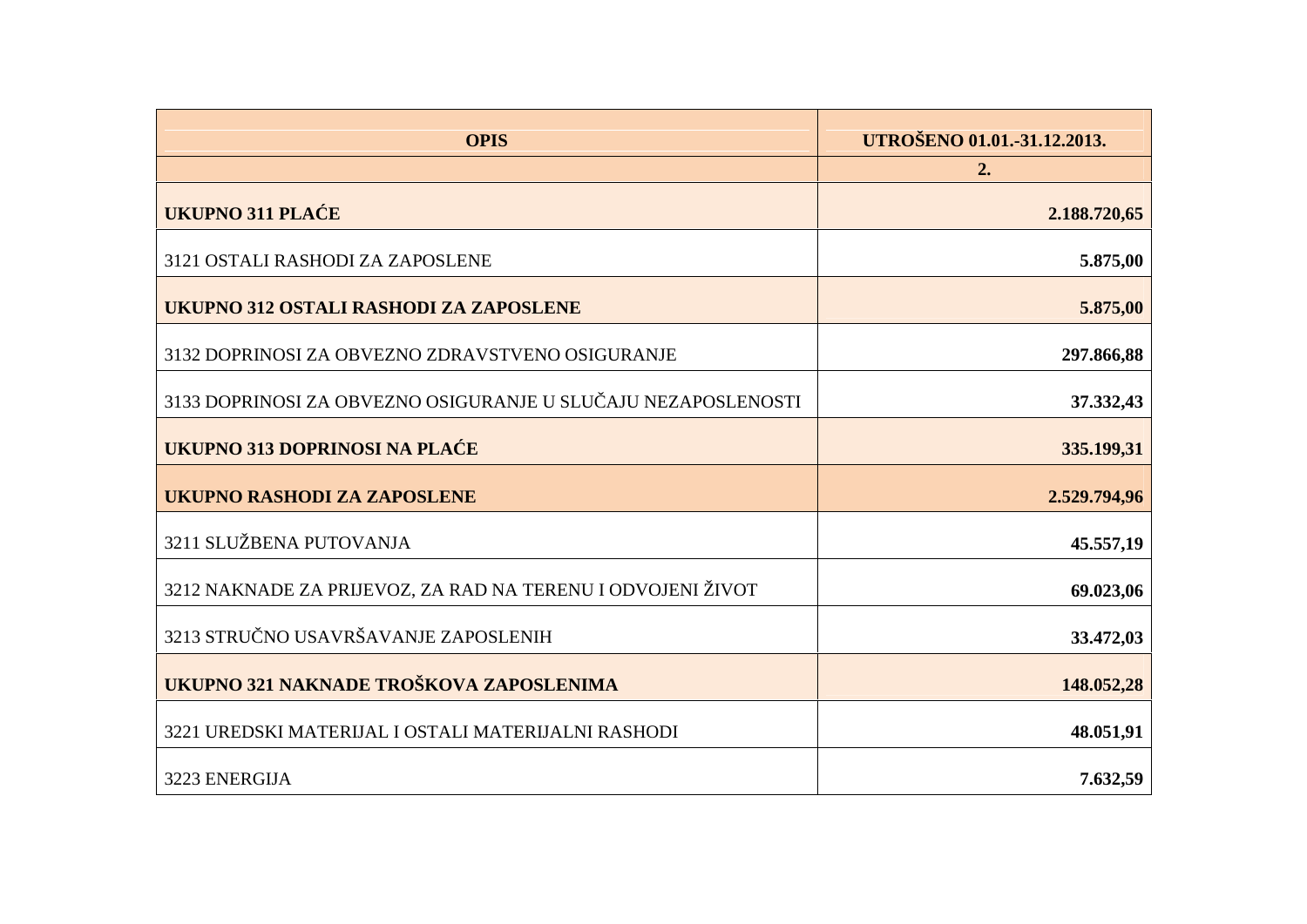| <b>OPIS</b>                                                    | UTROŠENO 01.01.-31.12.2013. |
|----------------------------------------------------------------|-----------------------------|
|                                                                | 2.                          |
| 3224 MATERIJAL I DIJELOVI ZA TEKU E I INVESTICIJSKO ODRŽAVANJE | 247,50                      |
| 3225 SITAN INVENTAR I AUTO GUME                                | 1.363,50                    |
| UKUPNO 322 RASHODI ZA MATERIJAL I ENERGIJU                     | 57.295,50                   |
| 3231 USLUGE TELEFONA, POŠTE I PRIJEVOZA                        | 47.009,56                   |
| 3232 USLUGE TEKU EG I INVESTICIJSKOG ODRŽAVANJA                | 24.617,52                   |
| 3233 USLUGE PROMIDŽBE I INFORMIRANJA                           | 12.031,00                   |
| 3234 KOMUNALNE USLUGE                                          | 4.066,73                    |
| 3235 ZAKUPNINE I NAJAMNINE                                     | 273,00                      |
| 3236 ZDRAVSTVENE I VETERINARSKE USLUGE                         | 1.090,00                    |
| 3237 INTELEKTUALNE I OSOBNE USLUGE                             | 23.092,69                   |
| 3238 RA UNALNE USLUGE                                          | 36.470,36                   |
| 3239 OSTALE USLUGE                                             | 1.542,78                    |
| <b>UKUPNO 323 RASHODI ZA USLUGE</b>                            | 150.193,64                  |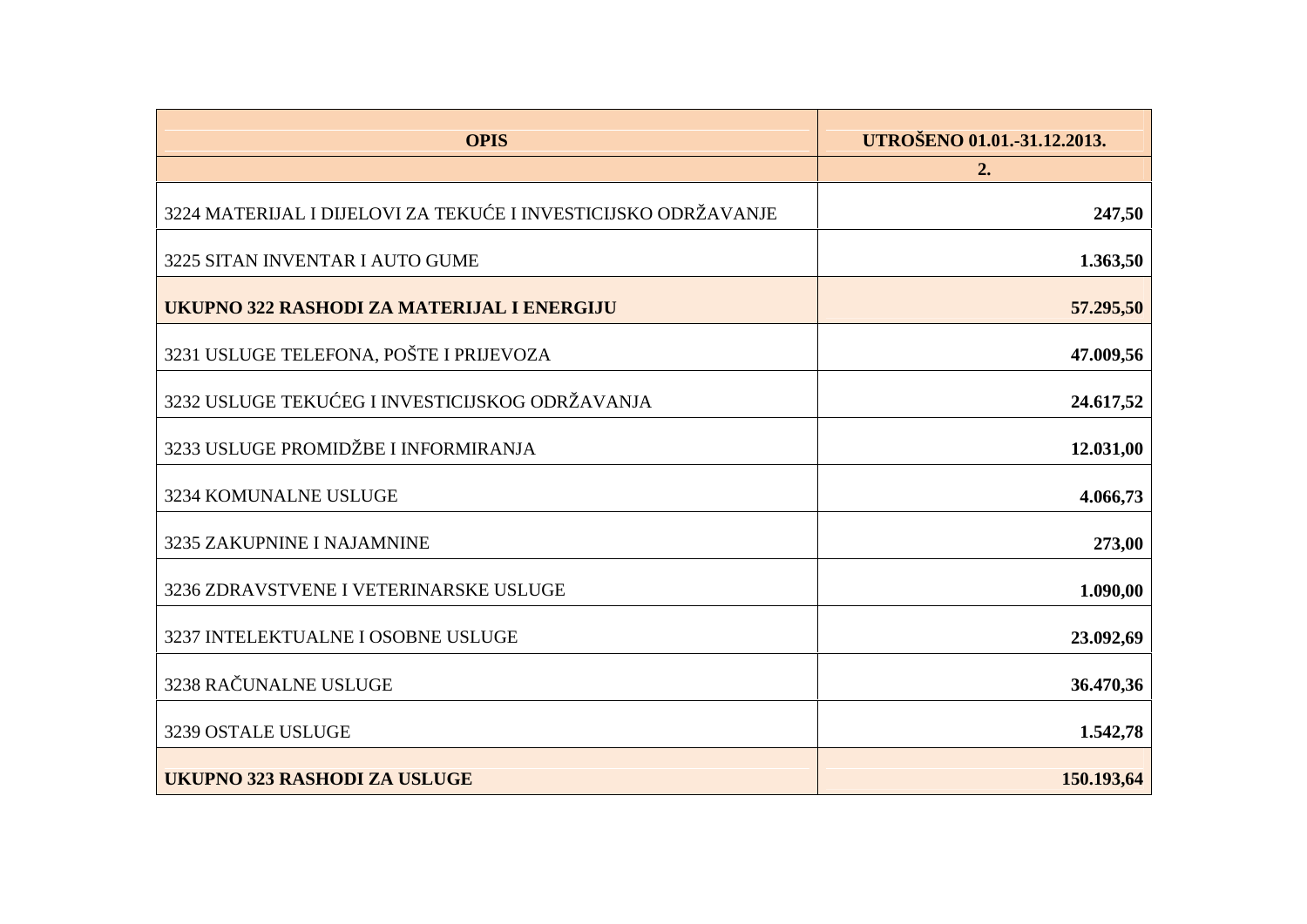| <b>OPIS</b>                                                                                                   | UTROŠENO 01.01.-31.12.2013. |
|---------------------------------------------------------------------------------------------------------------|-----------------------------|
|                                                                                                               | 2.                          |
| 3241 NAKNADE TROŠKOVA OSOBAMA IZVAN RADNOG ODNOSA - IZVOR                                                     | 8.426,64                    |
| UKUPNO 324 NAKNADE TROŠKOVA OSOBAMA IZVAN RADNOG ODNOSA                                                       | 8.426,64                    |
| 3293 REPREZENTACIJA                                                                                           | 8.359,75                    |
| 3299 OSTALI NESPOMENUTI RASHODI POSLOVANJA                                                                    | 709,00                      |
| UKUPNO 329 OSTALI NESPOMENUTI RASHODI POSLOVANJA                                                              | 9.068,75                    |
| 3431 BANKARSKE USLUGE I USLUGE PLATNOG PROMETA                                                                | 2.724,71                    |
| 3433 ZATEZNE KAMATE                                                                                           | 90,81                       |
| UKUPNO 343 OSTALI FINANCIJSKI RASHODI                                                                         | 2.815,52                    |
| 4221 UREDSKA OPREMA I NAMJEŠTAJ                                                                               | 1.225,00                    |
| <b>4222 KOMUNIKACIJSKA OPREMA</b>                                                                             | 241,08                      |
| <b>UKUPNO 422 POSTROJENJA I OPREMA</b>                                                                        | 1.466,08                    |
| <b>UKUPNO A 681 000</b>                                                                                       | 2.907.113,37                |
| A 681 022 DJELOVANJE NEVLADINIH UDRUGA U PODRU   JU ZAŠTITE, PROMICANJA I POŠTIVANJA LJUDSKIH<br><b>PRAVA</b> |                             |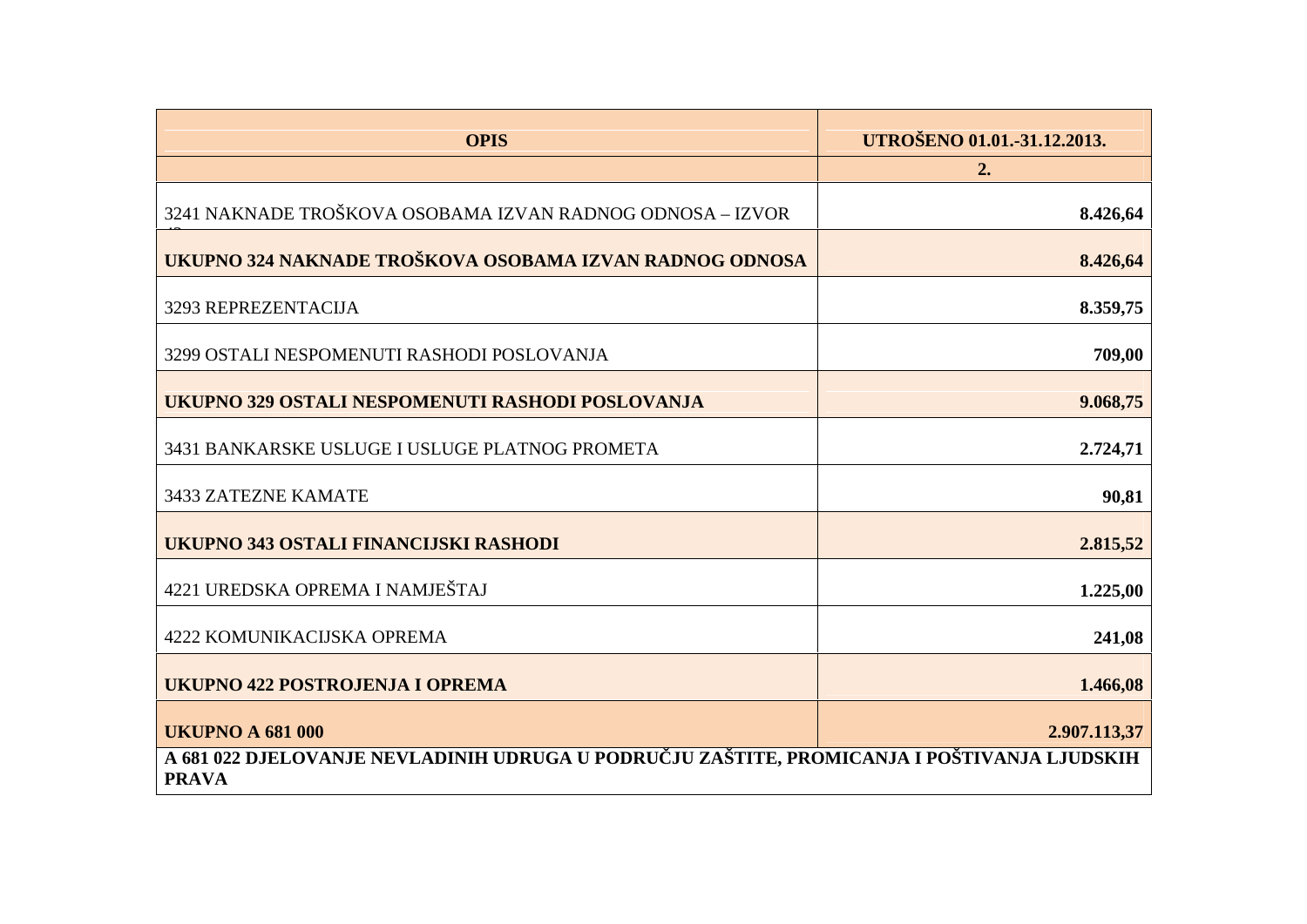| <b>OPIS</b>                                                          | UTROŠENO 01.01.-31.12.2013. |
|----------------------------------------------------------------------|-----------------------------|
|                                                                      | 2.                          |
| 3237 INTELEKTUALNE I OSTALE USLUGE                                   | 8.750,08                    |
| <b>UKUPNO 323 RASHODI ZA USLUGE</b>                                  | 8.750,08                    |
| 3811 TEKU E DONACIJE U NOVCU                                         | 900.000,00                  |
| <b>UKUPNO 381 TEKU E DONACIJE</b>                                    | 900.000,00                  |
| <b>UKUPNO A 681 022</b>                                              | 908.750,08                  |
| A 681 023 PROVEDBA NACIONALNOG PLANA ZA SUZBIJANJE TRGOVANJA LJUDIMA |                             |
| 3211 SLUŽBENA PUTOVANJA                                              | 54.540,64                   |
| UKUPNO 321 NAKNADE TROŠKOVA ZAPOSLENIMA                              | 54.540,64                   |
| 3223 ENERGIJA                                                        | 2.436,36                    |
| UKUPNO 322 RASHODI ZA MATERIJAL I ENERGIJU                           | 2.436,36                    |
| 3234 KOMUNALNE USLUGE                                                | 2.928,82                    |
| 3235 ZAKUPNINE I NAJAMNINE                                           | 15.012,50                   |
| 3237 INTELEKTUALNE I OSOBNE USLUGE                                   | 27.255,44                   |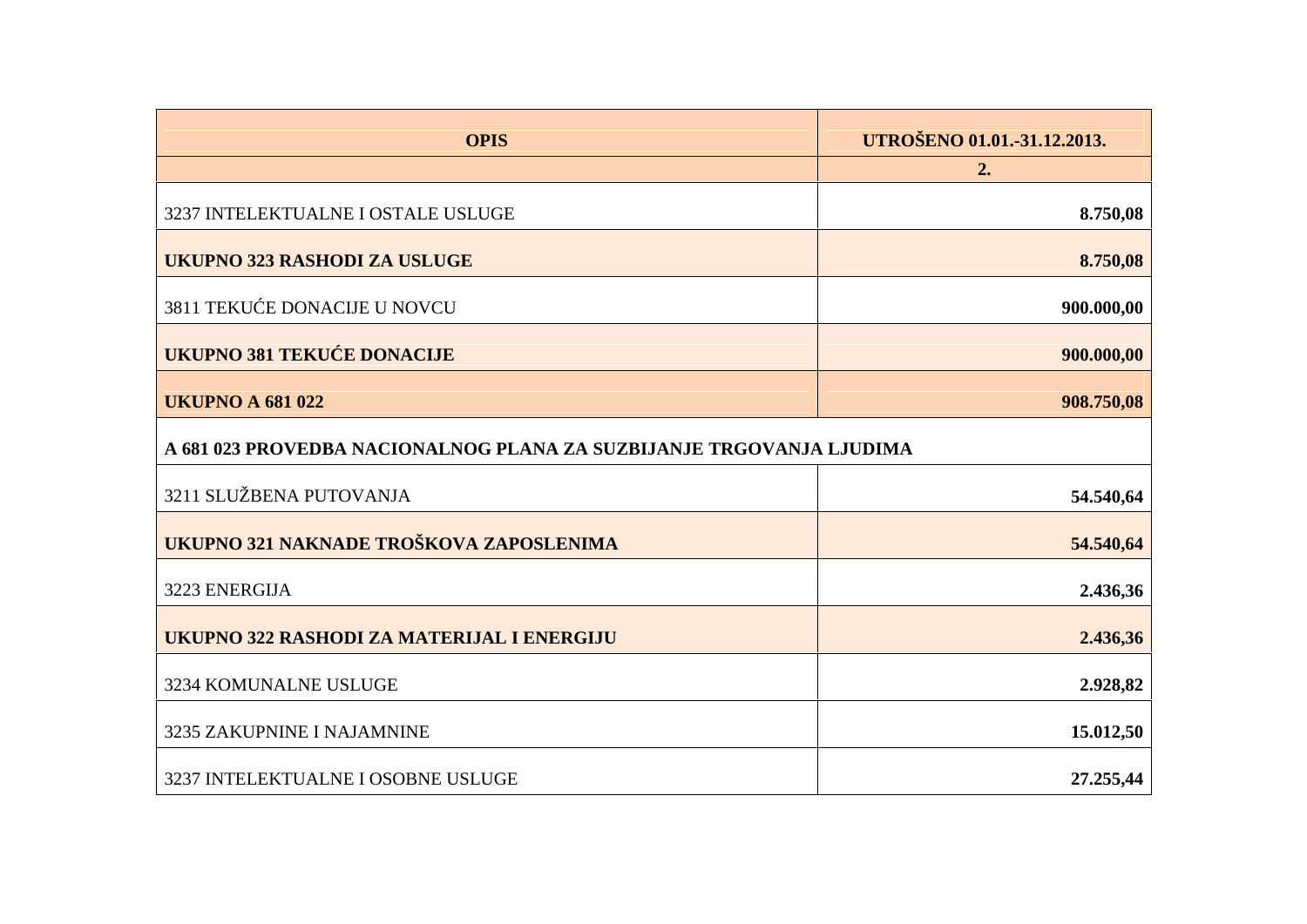| <b>OPIS</b>                                                              | UTROŠENO 01.01.-31.12.2013.<br>2. |
|--------------------------------------------------------------------------|-----------------------------------|
| 3239 OSTALE USLUGE                                                       | 16.550,63                         |
| <b>UKUPNO 323 RASHODI ZA USLUGE</b>                                      | 61.747,39                         |
| 3241 NAKNADE TROŠKOVA OSOBAMA IZVAN RADNOG ODNOSA                        | 1.040,00                          |
| UKUPNO 324 NAKNADE TROŠKOVA OSOBAMA IZVAN RADNOG ODNOSA                  | 1.040,00                          |
| 3293 REPREZENTACIJA                                                      | 6.232,70                          |
| UKUPNO 329 OSTALI NESPOMENUTI RASHODI POSLOVANJA                         | 6.232,70                          |
| <b>UKUPNO A 681 023</b>                                                  | 125.997,09                        |
| A 681 042 CENTAR ZA LJUDSKA PRAVA                                        |                                   |
| <b>3811 TEKU E DONACIJE U NOVCU</b>                                      | 0,00                              |
| <b>UKUPNO 381 TEKU E DONACIJE</b>                                        | 0,00                              |
| <b>UKUPNO A 681 042</b>                                                  | 0,00                              |
| A 681 047 PROGRESS - NE-DISKRIMINACIJA I RAZLI ITOST (prijenos iz 2012.) |                                   |
| 3211 SLUŽBENA PUTOVANJA                                                  | 0,00                              |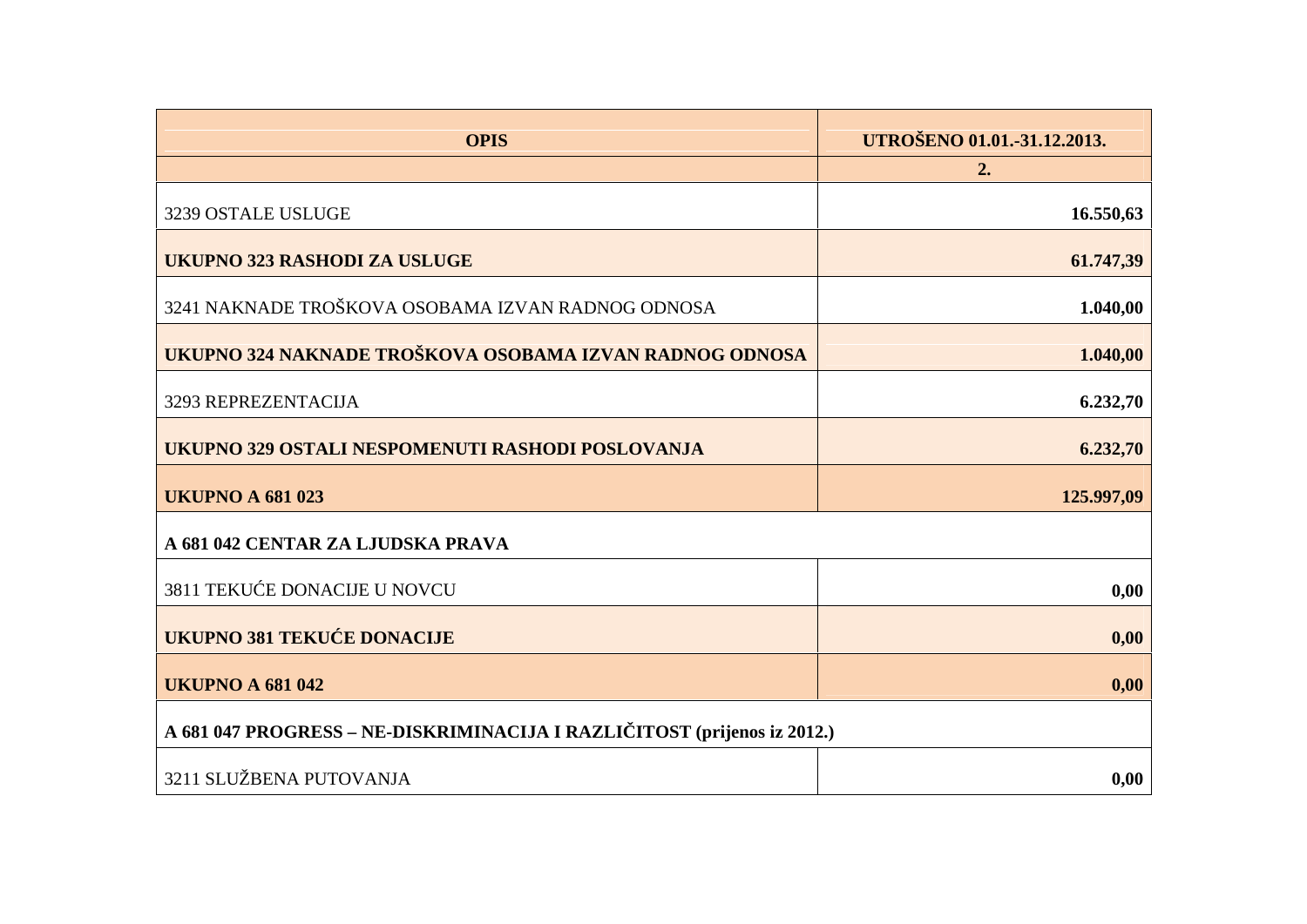| <b>OPIS</b>                                             | UTROŠENO 01.01.-31.12.2013. |
|---------------------------------------------------------|-----------------------------|
|                                                         | 2.                          |
| UKUPNO 321 NAKNADE TROŠKOVA ZAPOSLENIMA                 | 0,00                        |
| 3233 USLUGE PROMIDŽBE I INFORMIRANJA                    | 0,00                        |
| 3235 ZAKUPNINE I NAJAMNINE                              | 0,00                        |
| 3237 INTELEKTUALNE I OSOBNE USLUGE                      | 0,00                        |
| 3238 RA UNALNE USLUGE                                   | 0,00                        |
| 3239 OSTALE USLUGE                                      | 0,00                        |
| <b>UKUPNO 323 RASHODI ZA USLUGE</b>                     | 0,00                        |
| 3241 NAKNADE TROŠKOVA OSOBAMA IZVAN RADNOG ODNOSA       | 0,00                        |
| UKUPNO 324 NAKNADE TROŠKOVA OSOBAMA IZVAN RADNOG ODNOSA | 0,00                        |
| 3293 REPREZENTACIJA                                     | 0,00                        |
| 3299 OSTALI NESPOMENUTI RASHODI POSLOVANJA              | 0,00                        |
| UKUPNO 329 OSTALI NESPOMENUTI RASHODI POSLOVANJA        | 0,00                        |
| <b>UKUPNO A 681 047</b>                                 | 0,00                        |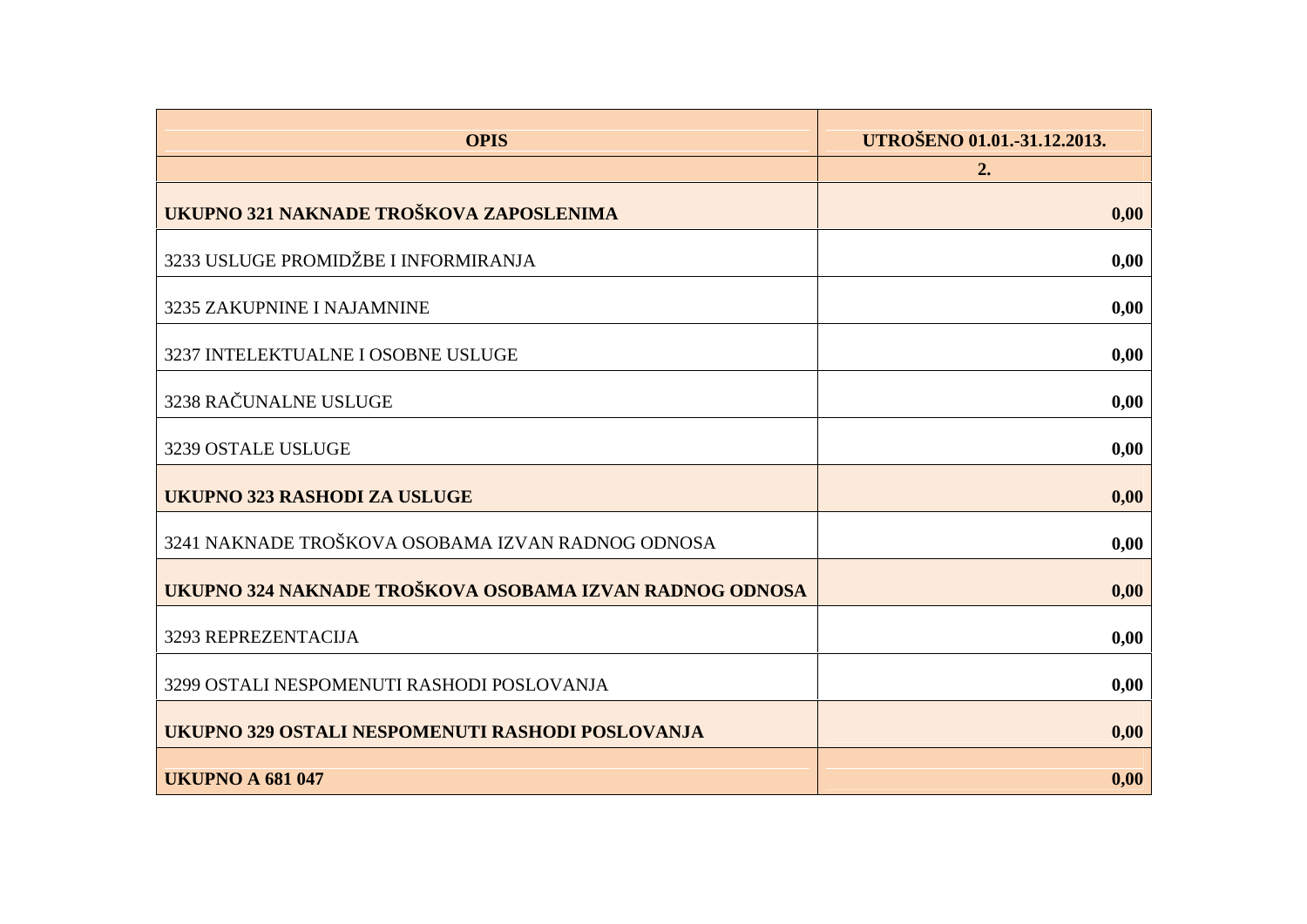| <b>OPIS</b>                                                                   | UTROŠENO 01.01.-31.12.2013. |  |
|-------------------------------------------------------------------------------|-----------------------------|--|
|                                                                               | 2.                          |  |
| A 681 050 POVJERENSTVO ZA AZIL                                                |                             |  |
| 3231 USLUGE TELEFONA, POŠTE I PRIJEVOZA                                       | 0,00                        |  |
| 3234 KOMUNALNE USLUGE                                                         | 0,00                        |  |
| <b>UKUPNO 323 RASHODI ZA USLUGE</b>                                           | 0,00                        |  |
| <b>3433 ZATEZNE KAMATE</b>                                                    | 0,00                        |  |
| UKUPNO 343 OSTALI FINANCIJSKI RASHODI                                         | 0,00                        |  |
| <b>UKUPNO A 681 050</b>                                                       | 0,00                        |  |
| A 681 051 IPA I 2009 – USPOSTAVA CJELOVITOG SUSTAVA ZAŠTITE OD DISKRIMINACIJE |                             |  |
| 3237 INTELEKTUALNE I OSOBNE USLUGE - IZVOR 12                                 | 5.957,87                    |  |
| 3237 INTELEKTUALNE I OSOBNE USLUGE - IZVOR 51                                 | 113.168,92                  |  |
| <b>UKUPNO 323 RASHODI ZA USLUGE</b>                                           | 119.126,79                  |  |
| 4262 ULAGANJA U RA UNALNE PROGRAME - IZVOR 12                                 | 31.075,56                   |  |
| 4262 ULAGANJA U RA UNALNE PROGRAME - IZVOR 51                                 | 93.661,34                   |  |